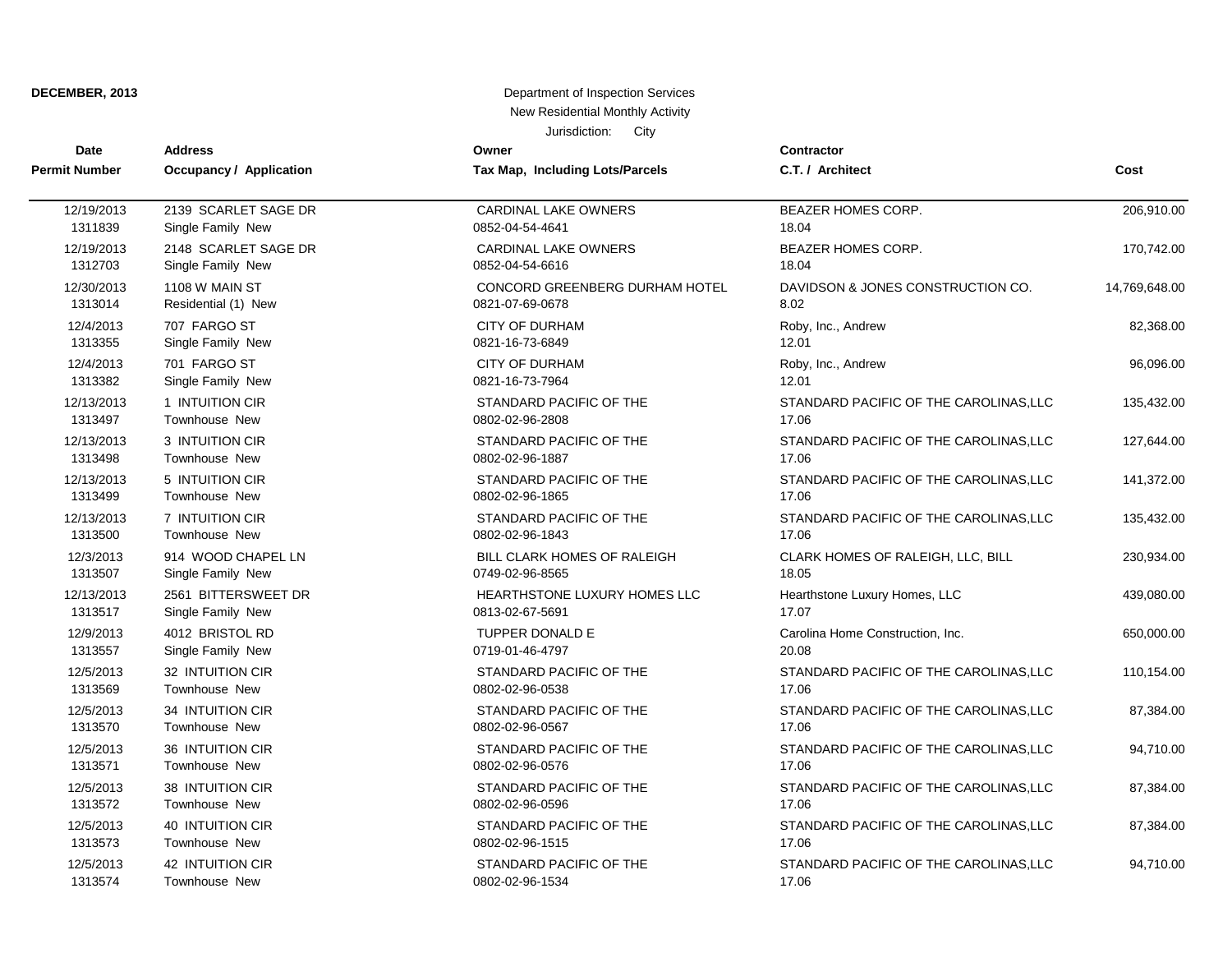| Date                 | <b>Address</b>                 | Owner                           | Contractor      |
|----------------------|--------------------------------|---------------------------------|-----------------|
| <b>Permit Number</b> | <b>Occupancy / Application</b> | Tax Map, Including Lots/Parcels | C.T. / Arch     |
| 12/5/2013            | <b>44 INTUITION CIR</b>        | STANDARD PACIFIC OF THE         | <b>STANDARI</b> |
| 1313575              | <b>Townhouse New</b>           | 0802-02-96-1553                 | 17.06           |
| 12/4/2013            | 6 MORNINGSIDE DR               | STANDARD PACIFIC OF THE         | <b>STANDARI</b> |
| 1313595              | Single Family New              | 0729-03-04-8929                 | 20.11           |
| 12/4/2013            | 8 MORNINGSIDE DR               | STANDARD PACIFIC OF THE         | <b>STANDARI</b> |
| 1313596              | Single Family New              | 0729-03-04-7938                 | 20.11           |
| 12/18/2013           | 6 ISAACS WAY                   | <b>RCP HOMEWERKS LLC</b>        | Jamison Bu      |
| 1313612              | Single Family New              | 0820-19-50-2662                 | 20.10           |
| 12/4/2013            | 2019 OCTOBER DR                | LENNAR CAROLINAS LLC            | Lennar Car      |
| 1313614              | Single Family New              | 0840-02-95-0815                 | 18.05           |
| 12/4/2013            | <b>19 INTUITION CIR</b>        | STANDARD PACIFIC OF THE         | <b>STANDARI</b> |
| 1313624              | Townhouse New                  | 0802-02-96-1717                 | 17.06           |
| 12/4/2013            | 21 INTUITION CIR               | STANDARD PACIFIC OF THE         | <b>STANDARI</b> |
| 1313625              | <b>Townhouse New</b>           | 0802-02-96-1724                 | 17.06           |
| 12/4/2013            | 23 INTUITION CIR               | STANDARD PACIFIC OF THE         | <b>STANDARI</b> |
| 1313626              | Townhouse New                  | 0802-02-96-1722                 | 17.06           |
| 12/4/2013            | 25 INTUITION CIR               | STANDARD PACIFIC OF THE         | <b>STANDARI</b> |
| 1313627              | <b>Townhouse New</b>           | 0802-02-96-1629                 | 17.06           |
| 12/4/2013            | 812 GASTON MANOR DR            | PULTE HOME CORPORATION          | PULTE HO        |
| 1313628              | Single Family New              | 0769-03-32-5610                 | 19              |
| 12/4/2013            | 323 ROSEDALE CREEK DR          | PULTE HOME CORPORATION          | PULTE HO        |
| 1313629              | Single Family New              | 0769-03-22-3747                 | 19              |
| 12/4/2013            | 206 PLANO DR                   | <b>MREC BRIGHTLEAF LLC</b>      | THE DREE        |
| 1313634              | Single Family New              | 0850-03-32-2833                 | 18.05           |
| 12/4/2013            | 2302 GILMAN ST                 | RYLAND GROUP INC THE            | THE RYLA        |
| 1313635              | Single Family New              | 0850-04-75-9012                 | 18.05           |
| 12/5/2013            | 2026 OCTOBER DR                | LENNAR CAROLINAS LLC            | Lennar Car      |
| 1313639              | Single Family New              | 0840-02-86-9021                 | 18.05           |
| 12/5/2013            | 610 TURMERIC LN                | LEVEL CAROLINA HOMES LLC        | Level Carol     |
| 1313646              | Single Family New              | 0729-02-56-4280                 | 20.10           |
| 12/5/2013            | 604 TURMERIC LN                | LEVEL CAROLINA HOMES LLC        | Level Carol     |
| 1313647              | Single Family New              | 0729-02-56-3213                 | 20.10           |
| 12/10/2013           | 2025 OCTOBER DR                | LENNAR CAROLINAS LLC            | Lennar Car      |
| 1313669              | Single Family New              | 0840-02-85-8884                 | 18.05           |
| 12/10/2013           | 317 VINTAGE HOLLY DR           | <b>LENNAR CAROLINAS LLC</b>     | Lennar Car      |
| 1313670              | Single Family New              | 0860-01-05-6986                 | 18.05           |

| ax map, including Lots/Parcels               |
|----------------------------------------------|
| TANDARD PACIFIC OF THE<br>302-02-96-1553     |
| TANDARD PACIFIC OF THE<br>729-03-04-8929     |
| TANDARD PACIFIC OF THE<br>729-03-04-7938     |
| <b>CP HOMEWERKS LLC</b><br>320-19-50-2662    |
| <b>ENNAR CAROLINAS LLC</b><br>340-02-95-0815 |
| TANDARD PACIFIC OF THE<br>302-02-96-1717     |
| TANDARD PACIFIC OF THE<br>302-02-96-1724     |
| TANDARD PACIFIC OF THE<br>302-02-96-1722     |
| TANDARD PACIFIC OF THE<br>302-02-96-1629     |
| ULTE HOME CORPORATION<br>769-03-32-5610      |
| ULTE HOME CORPORATION<br>769-03-22-3747      |
| <b>IREC BRIGHTLEAF LLC</b><br>350-03-32-2833 |
| YLAND GROUP INC THE<br>350-04-75-9012        |
| ENNAR CAROLINAS LLC<br>340-02-86-9021        |
| EVEL CAROLINA HOMES LLC<br>729-02-56-4280    |
| EVEL CAROLINA HOMES LLC<br>729-02-56-3213    |
| ENNAR CAROLINAS LLC<br>340-02-85-8884        |
| ENNAR CAROLINAS LLC<br>860-01-05-6986        |

| Date       | Auuress                 | owner                           | contractor                               |            |
|------------|-------------------------|---------------------------------|------------------------------------------|------------|
| it Number  | Occupancy / Application | Tax Map, Including Lots/Parcels | C.T. / Architect                         | Cost       |
| 12/5/2013  | 44 INTUITION CIR        | STANDARD PACIFIC OF THE         | STANDARD PACIFIC OF THE CAROLINAS, LLC   | 110,154.00 |
| 1313575    | Townhouse New           | 0802-02-96-1553                 | 17.06                                    |            |
| 12/4/2013  | 6 MORNINGSIDE DR        | STANDARD PACIFIC OF THE         | STANDARD PACIFIC OF THE CAROLINAS, LLC   | 268,686.00 |
| 1313595    | Single Family New       | 0729-03-04-8929                 | 20.11                                    |            |
| 12/4/2013  | 8 MORNINGSIDE DR        | STANDARD PACIFIC OF THE         | STANDARD PACIFIC OF THE CAROLINAS, LLC   | 246,180.00 |
| 1313596    | Single Family New       | 0729-03-04-7938                 | 20.11                                    |            |
| 12/18/2013 | 6 ISAACS WAY            | <b>RCP HOMEWERKS LLC</b>        | Jamison Builders - James M. Daniels, T/A | 114,444.00 |
| 1313612    | Single Family New       | 0820-19-50-2662                 | 20.10                                    |            |
| 12/4/2013  | 2019 OCTOBER DR         | LENNAR CAROLINAS LLC            | Lennar Carolinas, LLC                    | 177,342.00 |
| 1313614    | Single Family New       | 0840-02-95-0815                 | 18.05                                    |            |
| 12/4/2013  | <b>19 INTUITION CIR</b> | STANDARD PACIFIC OF THE         | STANDARD PACIFIC OF THE CAROLINAS, LLC   | 155,694.00 |
| 1313624    | Townhouse New           | 0802-02-96-1717                 | 17.06                                    |            |
| 12/4/2013  | 21 INTUITION CIR        | STANDARD PACIFIC OF THE         | STANDARD PACIFIC OF THE CAROLINAS, LLC   | 155,694.00 |
| 1313625    | Townhouse New           | 0802-02-96-1724                 | 17.06                                    |            |
| 12/4/2013  | 23 INTUITION CIR        | STANDARD PACIFIC OF THE         | STANDARD PACIFIC OF THE CAROLINAS, LLC   | 155,694.00 |
| 1313626    | <b>Townhouse New</b>    | 0802-02-96-1722                 | 17.06                                    |            |
| 12/4/2013  | 25 INTUITION CIR        | STANDARD PACIFIC OF THE         | STANDARD PACIFIC OF THE CAROLINAS, LLC   | 155,694.00 |
| 1313627    | <b>Townhouse New</b>    | 0802-02-96-1629                 | 17.06                                    |            |
| 12/4/2013  | 812 GASTON MANOR DR     | PULTE HOME CORPORATION          | PULTE HOME CORPORATION                   | 166,782.00 |
| 1313628    | Single Family New       | 0769-03-32-5610                 | 19                                       |            |
| 12/4/2013  | 323 ROSEDALE CREEK DR   | PULTE HOME CORPORATION          | PULTE HOME CORPORATION                   | 163,152.00 |
| 1313629    | Single Family New       | 0769-03-22-3747                 | 19                                       |            |
| 12/4/2013  | 206 PLANO DR            | MREC BRIGHTLEAF LLC             | THE DREES HOMES COMPANY                  | 251,262.00 |
| 1313634    | Single Family New       | 0850-03-32-2833                 | 18.05                                    |            |
| 12/4/2013  | 2302 GILMAN ST          | RYLAND GROUP INC THE            | THE RYLAND GROUP, INC.                   | 165,990.00 |
| 1313635    | Single Family New       | 0850-04-75-9012                 | 18.05                                    |            |
| 12/5/2013  | 2026 OCTOBER DR         | LENNAR CAROLINAS LLC            | Lennar Carolinas, LLC                    | 146,454.00 |
| 1313639    | Single Family New       | 0840-02-86-9021                 | 18.05                                    |            |
| 12/5/2013  | 610 TURMERIC LN         | LEVEL CAROLINA HOMES LLC        | Level Carolina Homes, LLC                | 162,558.00 |
| 1313646    | Single Family New       | 0729-02-56-4280                 | 20.10                                    |            |
| 12/5/2013  | 604 TURMERIC LN         | LEVEL CAROLINA HOMES LLC        | Level Carolina Homes, LLC                | 162,558.00 |
| 1313647    | Single Family New       | 0729-02-56-3213                 | 20.10                                    |            |
| 12/10/2013 | 2025 OCTOBER DR         | LENNAR CAROLINAS LLC            | Lennar Carolinas, LLC                    | 179,454.00 |
| 1313669    | Single Family New       | 0840-02-85-8884                 | 18.05                                    |            |
| 12/10/2013 | 317 VINTAGE HOLLY DR    | LENNAR CAROLINAS LLC            | Lennar Carolinas, LLC                    | 196,746.00 |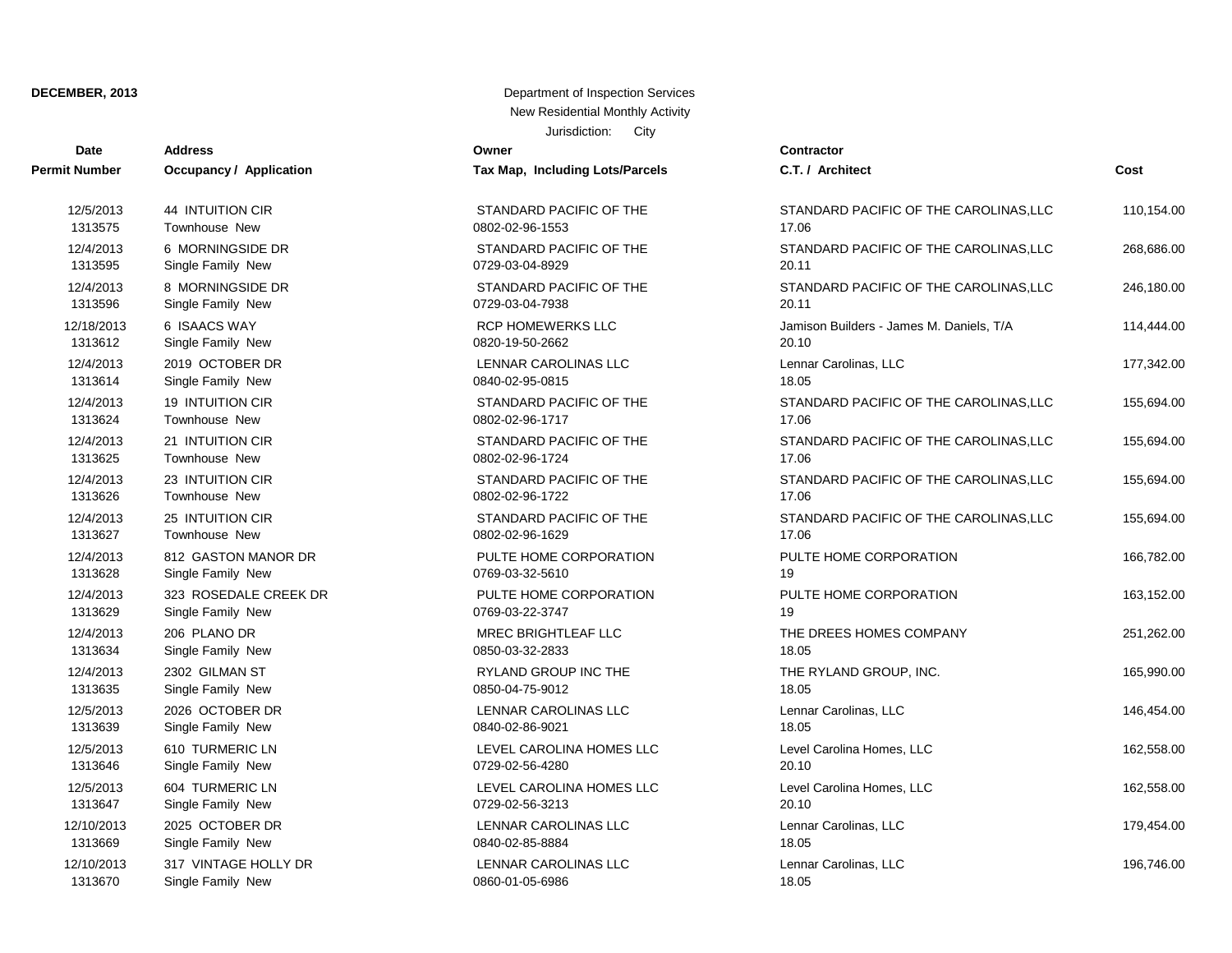| Date          | <b>Address</b>          | Owner                           | Contractor      |
|---------------|-------------------------|---------------------------------|-----------------|
| Permit Number | Occupancy / Application | Tax Map, Including Lots/Parcels | C.T. / Arch     |
| 12/30/2013    | 22 INTUITION CIR        | STANDARD PACIFIC OF THE         | <b>STANDARI</b> |
| 1313671       | <b>Townhouse New</b>    | 0802-02-96-0702                 | 17.06           |
| 12/30/2013    | 24 INTUITION CIR        | STANDARD PACIFIC OF THE         | <b>STANDARI</b> |
| 1313672       | <b>Townhouse New</b>    | 0802-02-96-0609                 | 17.06           |
| 12/30/2013    | 26 INTUITION CIR        | STANDARD PACIFIC OF THE         | <b>STANDARI</b> |
| 1313673       | Townhouse New           | 0802-02-96-0607                 | 17.06           |
| 12/30/2013    | 28 INTUITION CIR        | STANDARD PACIFIC OF THE         | <b>STANDARI</b> |
| 1313674       | Townhouse New           | 0802-02-96-0605                 | 17.06           |
| 12/11/2013    | 823 POPLAR ST           | <b>RYLAND GROUP INC THE</b>     | THE RYLA        |
| 1313679       | Single Family New       | 0850-04-84-5765                 |                 |
| 12/10/2013    | 202 ROSEDALE CREEK DR   | PULTE HOME CORPORATION          | PULTE HO        |
| 1313688       | Single Family New       | 0769-03-32-0458                 | 19              |
| 12/10/2013    | 807 GASTON MANOR DR     | PULTE HOME CORPORATION          | PULTE HO        |
| 1313689       | Single Family New       | 0769-03-32-3767                 | 19              |
| 12/10/2013    | 1102 GASTON MANOR DR    | PULTE HOME CORPORATION          | PULTE HO        |
| 1313690       | Single Family New       | 0769-03-43-8328                 | 19              |
| 12/12/2013    | 111 MORNINGSIDE DR      | STANDARD PACIFIC OF THE         | <b>STANDARI</b> |
| 1313700       | Single Family New       | 0729-03-14-0552                 | 20.11           |
| 12/12/2013    | 236 STROLLING WAY       | <b>D R HORTON INC</b>           | HORTON, I       |
| 1313701       | Single Family New       | 0709-02-88-0318                 | 20.18           |
| 12/11/2013    | 237 STROLLING WAY       | <b>D R HORTON INC</b>           | HORTON,         |
| 1313702       | Single Family New       | 0709-02-78-8356                 | 20.18           |
| 12/13/2013    | 805 GASTON MANOR DR     | PULTE HOME CORPORATION          | PULTE HO        |
| 1313709       | Single Family New       | 0769-03-32-3717                 | 19              |
| 12/13/2013    | 821 GASTON MANOR DR     | PULTE HOME CORPORATION          | PULTE HO        |
| 1313710       | Single Family New       | 0769-03-32-7725                 | 19              |
| 12/13/2013    | 827 GASTON MANOR DR     | PULTE HOME CORPORATION          | PULTE HO        |
| 1313711       | Single Family New       | 0769-03-32-8775                 | 19              |
| 12/13/2013    | 144 ROSEDALE CREEK DR   | PULTE HOME CORPORATION          | PULTE HO        |
| 1313712       | Single Family New       | 0769-03-32-3496                 | 19              |
| 12/18/2013    | 8614 EAGLE VIEW DR      | <b>GARY DIAMOND HOMES INC</b>   | DIAMOND,        |
| 1313718       | Single Family New       | 0718-03-11-4916                 | 20.12           |
| 12/16/2013    | 1609 WADDELL CT         | <b>D R HORTON INC</b>           | HORTON,         |
| 1313727       | Single Family New       | 0850-03-12-0281                 | 18.05           |
| 12/16/2013    | 6 RIO GRANDE CT         | DREES COMPANY THE               | THE DREE        |
| 1313732       | Single Family New       | 0850-03-33-2319                 | 18.05           |

| x Map, Including Lots/Parcels                  |
|------------------------------------------------|
| <b>TANDARD PACIFIC OF THE</b><br>02-02-96-0702 |
| <b>TANDARD PACIFIC OF THE</b><br>02-02-96-0609 |
| <b>TANDARD PACIFIC OF THE</b><br>02-02-96-0607 |
| <b>TANDARD PACIFIC OF THE</b><br>02-02-96-0605 |
| YLAND GROUP INC THE<br>50-04-84-5765           |
| JLTE HOME CORPORATION<br>69-03-32-0458         |
| JLTE HOME CORPORATION<br>69-03-32-3767         |
| JLTE HOME CORPORATION<br>69-03-43-8328         |
| <b>TANDARD PACIFIC OF THE</b><br>29-03-14-0552 |
| R HORTON INC<br>09-02-88-0318                  |
| R HORTON INC<br>09-02-78-8356                  |
| JLTE HOME CORPORATION<br>69-03-32-3717         |
| JLTE HOME CORPORATION<br>69-03-32-7725         |
| JLTE HOME CORPORATION<br>69-03-32-8775         |
| JLTE HOME CORPORATION<br>69-03-32-3496         |
| ARY DIAMOND HOMES INC<br>18-03-11-4916         |
| R HORTON INC<br>50-03-12-0281                  |
| REES COMPANY THE<br>EO OR RRIGO                |

| Permit Number         | Occupancy / Application            | Tax Map, Including Lots/Parcels         | C.T. / Architect                       | Cost       |
|-----------------------|------------------------------------|-----------------------------------------|----------------------------------------|------------|
| 12/30/2013            | 22 INTUITION CIR                   | STANDARD PACIFIC OF THE                 | STANDARD PACIFIC OF THE CAROLINAS, LLC | 135,432.00 |
| 1313671               | Townhouse New                      | 0802-02-96-0702                         | 17.06                                  |            |
| 12/30/2013            | 24 INTUITION CIR                   | STANDARD PACIFIC OF THE                 | STANDARD PACIFIC OF THE CAROLINAS, LLC | 141,372.00 |
| 1313672               | Townhouse New                      | 0802-02-96-0609                         | 17.06                                  |            |
| 12/30/2013            | 26 INTUITION CIR                   | STANDARD PACIFIC OF THE                 | STANDARD PACIFIC OF THE CAROLINAS, LLC | 141,372.00 |
| 1313673               | Townhouse New                      | 0802-02-96-0607                         | 17.06                                  |            |
| 12/30/2013            | 28 INTUITION CIR                   | STANDARD PACIFIC OF THE                 | STANDARD PACIFIC OF THE CAROLINAS, LLC | 131,472.00 |
| 1313674               | Townhouse New                      | 0802-02-96-0605                         | 17.06                                  |            |
| 12/11/2013<br>1313679 | 823 POPLAR ST<br>Single Family New | RYLAND GROUP INC THE<br>0850-04-84-5765 | THE RYLAND GROUP, INC.                 | 175,494.00 |
| 12/10/2013            | 202 ROSEDALE CREEK DR              | PULTE HOME CORPORATION                  | PULTE HOME CORPORATION                 | 192,192.00 |
| 1313688               | Single Family New                  | 0769-03-32-0458                         | 19                                     |            |
| 12/10/2013            | 807 GASTON MANOR DR                | PULTE HOME CORPORATION                  | PULTE HOME CORPORATION                 | 213,378.00 |
| 1313689               | Single Family New                  | 0769-03-32-3767                         | 19                                     |            |
| 12/10/2013            | 1102 GASTON MANOR DR               | PULTE HOME CORPORATION                  | PULTE HOME CORPORATION                 | 219,153.00 |
| 1313690               | Single Family New                  | 0769-03-43-8328                         | 19                                     |            |
| 12/12/2013            | 111 MORNINGSIDE DR                 | STANDARD PACIFIC OF THE                 | STANDARD PACIFIC OF THE CAROLINAS, LLC | 216,018.00 |
| 1313700               | Single Family New                  | 0729-03-14-0552                         | 20.11                                  |            |
| 12/12/2013            | 236 STROLLING WAY                  | <b>D R HORTON INC</b>                   | HORTON, D.R., INC.-TORREY              | 189,486.00 |
| 1313701               | Single Family New                  | 0709-02-88-0318                         | 20.18                                  |            |
| 12/11/2013            | 237 STROLLING WAY                  | D R HORTON INC                          | HORTON, D.R., INC.-TORREY              | 236,280.00 |
| 1313702               | Single Family New                  | 0709-02-78-8356                         | 20.18                                  |            |
| 12/13/2013            | 805 GASTON MANOR DR                | PULTE HOME CORPORATION                  | PULTE HOME CORPORATION                 | 187,572.00 |
| 1313709               | Single Family New                  | 0769-03-32-3717                         | 19                                     |            |
| 12/13/2013            | 821 GASTON MANOR DR                | PULTE HOME CORPORATION                  | PULTE HOME CORPORATION                 | 167,442.00 |
| 1313710               | Single Family New                  | 0769-03-32-7725                         | 19                                     |            |
| 12/13/2013            | 827 GASTON MANOR DR                | PULTE HOME CORPORATION                  | PULTE HOME CORPORATION                 | 181,764.00 |
| 1313711               | Single Family New                  | 0769-03-32-8775                         | 19                                     |            |
| 12/13/2013            | 144 ROSEDALE CREEK DR              | PULTE HOME CORPORATION                  | PULTE HOME CORPORATION                 | 139,920.00 |
| 1313712               | Single Family New                  | 0769-03-32-3496                         | 19                                     |            |
| 12/18/2013            | 8614 EAGLE VIEW DR                 | <b>GARY DIAMOND HOMES INC</b>           | DIAMOND, ROBERT GARY                   | 262,000.00 |
| 1313718               | Single Family New                  | 0718-03-11-4916                         | 20.12                                  |            |
| 12/16/2013            | 1609 WADDELL CT                    | D R HORTON INC                          | HORTON, D.R., INC.-TORREY              | 251,064.00 |
| 1313727               | Single Family New                  | 0850-03-12-0281                         | 18.05                                  |            |
| 12/16/2013            | 6 RIO GRANDE CT                    | DREES COMPANY THE                       | THE DREES HOMES COMPANY                | 213,378.00 |
| 1212722               | Cinale Family Now                  | <b>OREO OP 22 JOHN</b>                  | 100E                                   |            |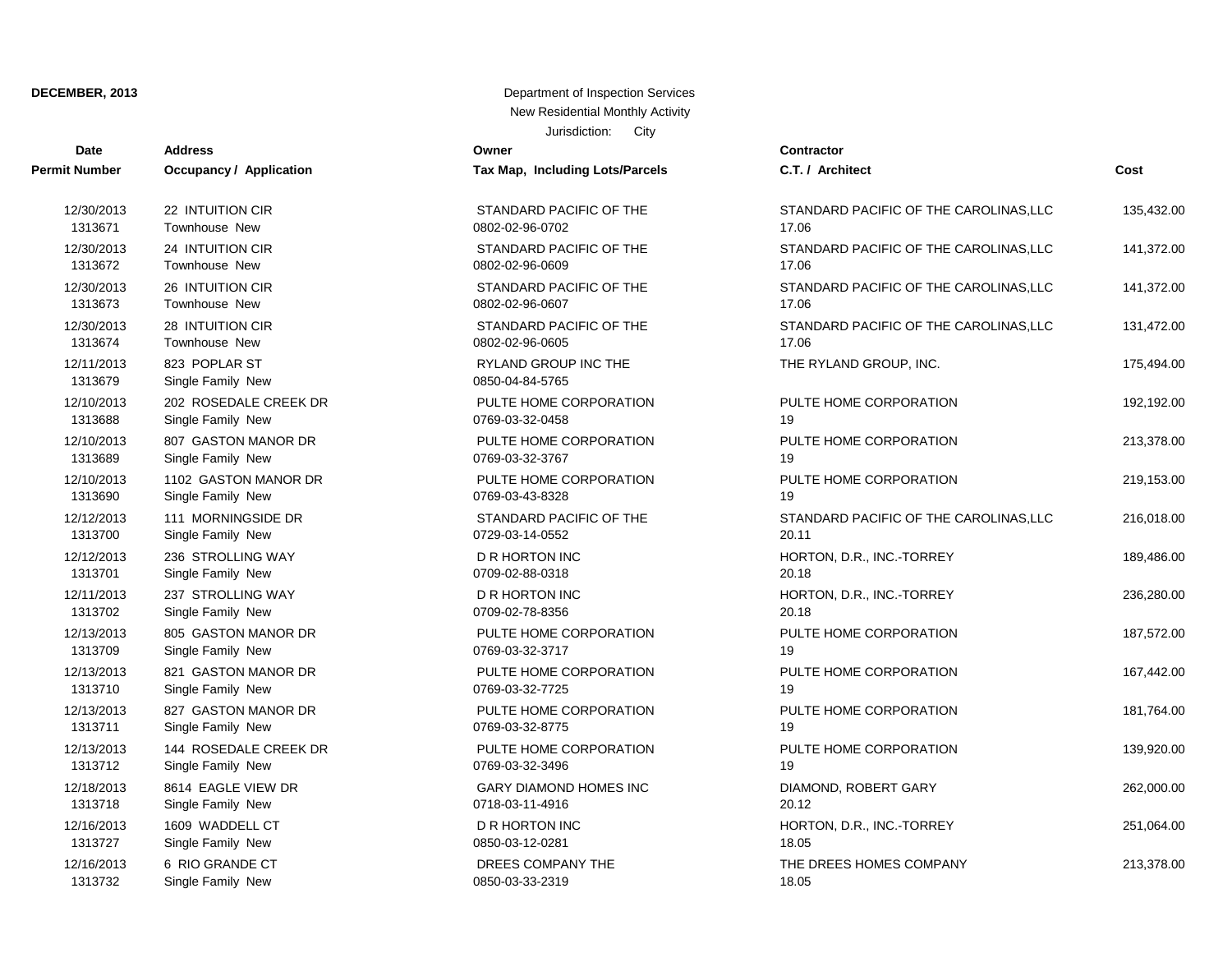# **Date Contractor Address Owner Permit Number Occupancy / Application Tax Map, Including Lots/Parcels** 12/16/2013 401 CALLANDALE LN HEARTHSTONE MULTI-ASSET ENTITY BEATH OF THE ARTHUR HOMES CORP. 189,288.000 HDM. 1313733 Single Family New 0840-04-94-8216 1313733 OR 12/17/2013 113 LONGVIEW TRL **HEARTHSTONE MULTI-ASSET ENTITY BEA** 1313734 Single Family New 08 12/17/2013 124 MORNINGSIDE DR STANDARD PACIFIC OF THE CARD PACIFIC OF THE CARD PACIFIC OF THE CARD PACIFIC OF T 1313737 Single Family New 1313737 08 1313742 Single Family New 08 12/18/2013 802 GASTON MANOR DR P 1313757 Single Family New 07 12/18/2013 823 GASTON MANOR DR PULTE PULTE PULTE HOME CORPORATION PULTE HOME CORPORATION PULTE HOME CORPORATION IN PULTE FOR A VALUE OF CORPORATION IN PULTE FOR A VALUE OF CONTRACT CONTRACT CONTRACT CONTRACT CONTRACT CONTR 1313772 Single Family New 2024 1313780 Single Family New 0769-03-2651 1912-03-2651 1920-03-2651 1920-03-2651 1920-03-2651 1920-03-2651 1920-0 1313781 Single Family New 07 1313786 Townhouse New 2022-03-21-2703 17.12703 17.12703 17.12703 17.12703 17.1270 1313787 Townhouse New 2022-03-21-21-21-21-21-21-22 1313788 Townhouse New 0824-03-21-1761 17.11 1313790 Single Family New 31313790 08 1313800 Single Family New 31353800 Single Family New 12/30/2013 2028 OCTOBER DR L 1313801 Single Family New 31313801 08 12/30/2013 315 VINTAGE HOLLY DR L 1313802 Single Family New 1313802 68 12/30/2013 111 KINGS CROSS LN **HARRISG MUNICIPAL FISH MUNGO HOMES OF NORTH CARDING CARDING CARDING CARDING CAROLIN** 1313803 Single Family New 08 1313804 Single Family New 2060-01-01-01-05-026 1313819 Single Family New 0729-03-34-4539 20.10

## Jurisdiction: City **DECEMBER, 2013** Department of Inspection Services New Residential Monthly Activity

| ал нар,<br><b>THARABI</b>                               |
|---------------------------------------------------------|
| HEARTHSTONE MULTI-ASSET ENTITY<br>840-04-94-8216        |
| <b>IEARTHSTONE MULTI-ASSET ENTITY</b><br>840-04-94-7267 |
| IEARTHSTONE MULTI-ASSET ENTITY<br>840-04-94-1075        |
| <b>IEARTHSTONE MULTI-ASSET ENTITY</b><br>840-04-94-7548 |
| STANDARD PACIFIC OF THE<br>729-03-04-6379               |
| ENNAR CAROLINAS LLC<br>840-02-85-9824                   |
| PULTE HOME CORPORATION<br>769-03-32-2651                |
| PULTE HOME CORPORATION<br>769-03-32-7775                |
| ENNAR CAROLINAS LLC.<br>824-03-21-2703                  |
| ENNAR CAROLINAS LLC.<br>824-03-21-1782                  |
| ENNAR CAROLINAS LLC.<br>824-03-21-1761                  |
| <b>SPITIA ESEQUIEL</b><br>852-01-28-5587                |
| DREES COMPANY THE<br>850-03-33-5353.SPL                 |
| DSM BUILDERS INC<br>852-01-28-6568                      |
| <b>3 WALLACE DESIGN &amp;</b><br>811-20-91-0894         |
| ENNAR CAROLINAS LLC.<br>840-02-86-8082                  |
| <b>ENNAR CAROLINAS LLC</b><br>860-01-05-7946            |
| <b>HARRINGTON BANK FSB</b><br>729-03-34-4539            |
|                                                         |

| it Number  | <b>Occupancy / Application</b> | Tax Map, Including Lots/Parcels | C.T. / Architect                       | Cost       |
|------------|--------------------------------|---------------------------------|----------------------------------------|------------|
| 12/16/2013 | 365 CALLANDALE LN              | HEARTHSTONE MULTI-ASSET ENTITY  | BEAZER HOMES CORP.                     | 234,630.00 |
| 1313733    | Single Family New              | 0840-04-94-8216                 | 18.05                                  |            |
| 12/16/2013 | 401 CALLANDALE LN              | HEARTHSTONE MULTI-ASSET ENTITY  | BEAZER HOMES CORP.                     | 189,288.00 |
| 1313734    | Single Family New              | 0840-04-94-7267                 | 18.05                                  |            |
| 12/17/2013 | 546 CALLANDALE LN              | HEARTHSTONE MULTI-ASSET ENTITY  | BEAZER HOMES CORP.                     | 196,548.00 |
| 1313737    | Single Family New              | 0840-04-94-1075                 | 18.05                                  |            |
| 12/17/2013 | 113 LONGVIEW TRL               | HEARTHSTONE MULTI-ASSET ENTITY  | BEAZER HOMES CORP.                     | 213,312.00 |
| 1313742    | Single Family New              | 0840-04-94-7548                 | 18.05                                  |            |
| 12/17/2013 | 124 MORNINGSIDE DR             | STANDARD PACIFIC OF THE         | STANDARD PACIFIC OF THE CAROLINAS, LLC | 269,610.00 |
| 1313757    | Single Family New              | 0729-03-04-6379                 | 20.11                                  |            |
| 12/18/2013 | 2023 OCTOBER DR                | LENNAR CAROLINAS LLC            | Lennar Carolinas, LLC                  | 146,454.00 |
| 1313772    | Single Family New              | 0840-02-85-9824                 | 18.05                                  |            |
| 12/18/2013 | 802 GASTON MANOR DR            | PULTE HOME CORPORATION          | PULTE HOME CORPORATION                 | 218,988.00 |
| 1313780    | Single Family New              | 0769-03-32-2651                 | 19                                     |            |
| 12/18/2013 | 823 GASTON MANOR DR            | PULTE HOME CORPORATION          | PULTE HOME CORPORATION                 | 146,058.00 |
| 1313781    | Single Family New              | 0769-03-32-7775                 | 19                                     |            |
| 12/22/2013 | 1122 NICKLAUS DR               | LENNAR CAROLINAS LLC            | Lennar Carolinas, LLC                  | 135,036.00 |
| 1313786    | Townhouse New                  | 0824-03-21-2703                 | 17.11                                  |            |
| 12/22/2013 | 1124 NICKLAUS DR               | LENNAR CAROLINAS LLC            | Lennar Carolinas, LLC                  | 131,076.00 |
| 1313787    | Townhouse New                  | 0824-03-21-1782                 | 17.11                                  |            |
| 12/22/2013 | 1126 NICKLAUS DR               | LENNAR CAROLINAS LLC            | Lennar Carolinas, LLC                  | 157,212.00 |
| 1313788    | Townhouse New                  | 0824-03-21-1761                 | 17.11                                  |            |
| 12/30/2013 | 102 JIGSAW DR                  | <b>ESPITIA ESEQUIEL</b>         | TOLEDO BUILDERS LLC                    | 189,684.00 |
| 1313790    | Single Family New              | 0852-01-28-5587                 | 18.04                                  |            |
| 12/30/2013 | 206 HICO WAY                   | DREES COMPANY THE               | THE DREES HOMES COMPANY                | 259,512.00 |
| 1313800    | Single Family New              | 0850-03-33-5353.SPL             | 18.05                                  |            |
| 12/30/2013 | 104 JIGSAW DR                  | <b>DSM BUILDERS INC</b>         | <b>DSM Builders Inc</b>                | 170,016.00 |
| 1313801    | Single Family New              | 0852-01-28-6568                 | 18.04                                  |            |
| 12/30/2013 | 2621 VESSON AVE                | <b>B WALLACE DESIGN &amp;</b>   | WALLACE, B. DESIGN & CONSTRUCTION      | 129,228.00 |
| 1313802    | Single Family New              | 0811-20-91-0894                 | 6                                      |            |
| 12/30/2013 | 2028 OCTOBER DR                | LENNAR CAROLINAS LLC            | Lennar Carolinas, LLC                  | 179,454.00 |
| 1313803    | Single Family New              | 0840-02-86-8082                 | 18.05                                  |            |
| 12/30/2013 | 315 VINTAGE HOLLY DR           | LENNAR CAROLINAS LLC            | Lennar Carolinas, LLC                  | 227,832.00 |
| 1313804    | Single Family New              | 0860-01-05-7946                 | 18.05                                  |            |
| 12/30/2013 | 111 KINGS CROSS LN             | <b>HARRINGTON BANK FSB</b>      | Mungo Homes of North Carolina, Inc.    | 175,428.00 |
| 1212010    | Cinalo Fomily Now              | <b>AZAA AS SA ACSA</b>          | 20.10                                  |            |